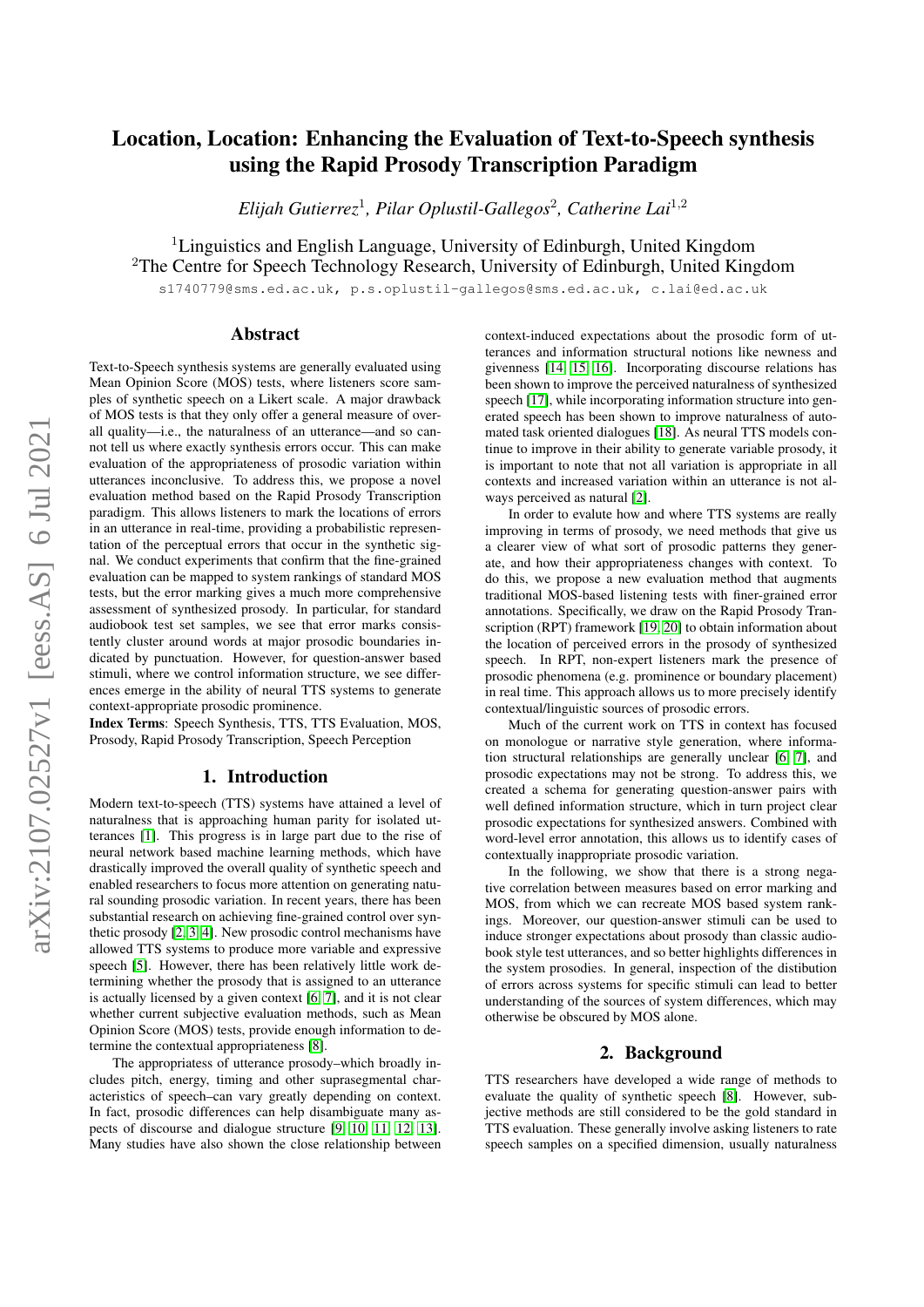(i.e., how 'humanlike' synthesized speech sounds). The most commonly used subjective evaluation type is the Mean Opinion Score (MOS) test: listeners are presented with a synthetic stimulus and asked about their overall impression of it, scoring the stimulus on a (usually 5-point) Likert scale [\[21\]](#page-5-20).

Some of the advantages of MOS tests are that they are straightforward to set up, they are quicker and less cognitively taxing than ranking tasks like MUSHRA, and MOS test design choices have been well extensively investigated [\[6,](#page-5-5) [22\]](#page-5-21). Recent work has expanded to evaluation beyond the single sentence [\[6,](#page-5-5) [7\]](#page-5-6). However, these studies generally focus on holistic evaluations over multi-utterances segments, rather than the parts of utterances that may change listener perception. Meanwhile, the relationship between linguistic context and sub-utterance prosody has been extensively studied, particularly in English, in terms of information structure [\[15,](#page-5-14) [16,](#page-5-15) [23\]](#page-5-22), i.e. how information is organised in an utterance. This is usually cast in terms of given/new information (similarly topic/focus). These constraints are usually demonstrated using question-answer constructions: For example, 'ALEX ate the brownies' is an appropriate answer to 'Who ate the brownies?' because 'Alex' is the new information, while 'Alex ate the BROWNIES' is infelicitous because 'brownies' is contextually given. Thus, use of stimuli with clear information structure provides a precise way of probing whether prosody is context appropriate or not.

Though Information Structure theory can give us an idea of prosodic expectations, prosody perception is known for high inter-listener variability [\[19,](#page-5-18) [20\]](#page-5-19) even with expert training [\[24\]](#page-5-23). So, the fact that the RPT framework was specifically developed to capture variability in prosody perception from non-expert listeners makes it a natural choice for exploring the perception of synthesized speech. In RPT, the perceptual salience of a prosodic features (e.g. prominence) is determined by the number of listeners who mark a specific segment (e.g. word) with that feature. Because RPT is a task that is conducted in realtime, responses are more sensitive to subtle local changes in quality than offline ones [\[21,](#page-5-20) [25\]](#page-5-24).

While RPT has been extensively used to study perception of prosody in human speech [\[26\]](#page-5-25), there has been little empirical work investigating within utterance prosody for TTS. The closest related work is Edlund et al.'s Audience Response System [\[27\]](#page-5-26), where a group of listeners judged a synthetic sample simultaneously, pressing a button whenever they hear 'oddities'. This was used to identify common error regions and find the average response latency of listeners when marking errors. However, the definition of a perceptual error was left (deliberately) unclear. Edlund et al. used a single long-form stimulus of about 3 minutes in length. In contrast, our study compares different types of stimuli across multiple TTS systems and focuses on prosody.

## 3. Experimental Setup

#### 3.1. Experiments and Hypotheses

We perform three listening tests to probe the usefulness of our proposed evaluation method. Experiment condition 1 (E1) is a standard MOS test, while Experiment condition 2 (E2) is a MOS test augmented with the RPT-based error marking task. We compare the results of these two tests to see whether orienting the evaluation to prosody and adding the error marking task affects MOS results.

In E1 and E2 listeners rate single utterances taken from the widely used LibriTTS test set [\[28\]](#page-5-27). In Experiment condition 3 (E3), listeners completed the augmented MOS test on question-answer stimuli designed to evoke specific information structural expectations. The goal here was to determine if the error marking would bring out listener expectations about utterance prosody, and hence allow us to distinguish between the appropriateness of prosodic renditions more precisely. This also allows us compare the types of error marks between the two types of test data (audiobook vs dialogue).

#### 3.2. TTS systems

In each of the 3 listening tests, we compare three TTS systems: the Festival [\[29\]](#page-5-28), Ophelia [\[30\]](#page-5-29), and FastPitch [\[31\]](#page-5-30).

*Festival* is a standard toolkit for building synthetic voices with unit selection. For these experiments, the 'SLT' voice distributed by FestVox was used, i.e. a female voice with a General American accent, built from the Arctic A corpus. We note that this voice is far from the current state-of-the-art in TTS, and so we use it as a baseline to see if listeners would ignore other signal naturalness issues when asked to attend to prosodic errors.

We use two neural TTS models as representative of the current state of the art in TTS. These were both trained on the Linda Johnson (LJ) Speech dataset [\[32\]](#page-5-31), which consists of 13,100 recorded utterances from 7 non-fiction books. *Ophelia* models were trained using the default recipe (500 epochs for Text2Mel, 250 epoch for SSRN). *FastPitch* stimuli were synthesised using character (rather than phone) inputs via a pre-trained sequenceto-sequence model that was trained for 1000 epochs.

#### 3.3. Stimuli

For E1 and E2, 30 sentences were sampled randomly from the evaluation set of the LibriTTS corpus [\[28\]](#page-5-27), a popular audiobook corpus specially designed for TTS research. The maximum stimulus length was controlled to be 15 words to mitigate listener boredom and fatigue.

For E3, contexts and stimuli were generated in a similar manner to those used by [\[16\]](#page-5-15) for their study of the acoustic correlates of information structure. We used a template-based approach, involving simple *Subject Verb Object* sentences, generating two types of question-answer pairs:

- Informational Focus: SVO e.g., Q: *What did Mary eat?* A: *Mary ate the cake.*
- Corrective Focus: No, SVO e.g. Q: *Did Mary buy the cookies?* A: *No, John bought the cookies.*

Questions were generated to change which constituent represented the new information/correction in the answer, which in English determines the appropriate prominence placement in the response stimuli. We created 10 stimuli per prominence position. Since there were two stimulus structures, this resulted in  $10\times3\times2=60$  stimuli in total.

#### 3.4. Evaluation Tasks

The experiments were designed and distributed remotely using a customized version of the Language Markup and Experimental Design Software (LMEDS) [\[33\]](#page-5-32). Each stimulus was presented on its own page as follows.

For the standard MOS test (E1), a transcript of the audio stimulus was presented with a 'Play' button. Participants were asked to answer the question *'How natural does the speaker sound?'* on a 5-point Likert scale via a scale slider (MOS).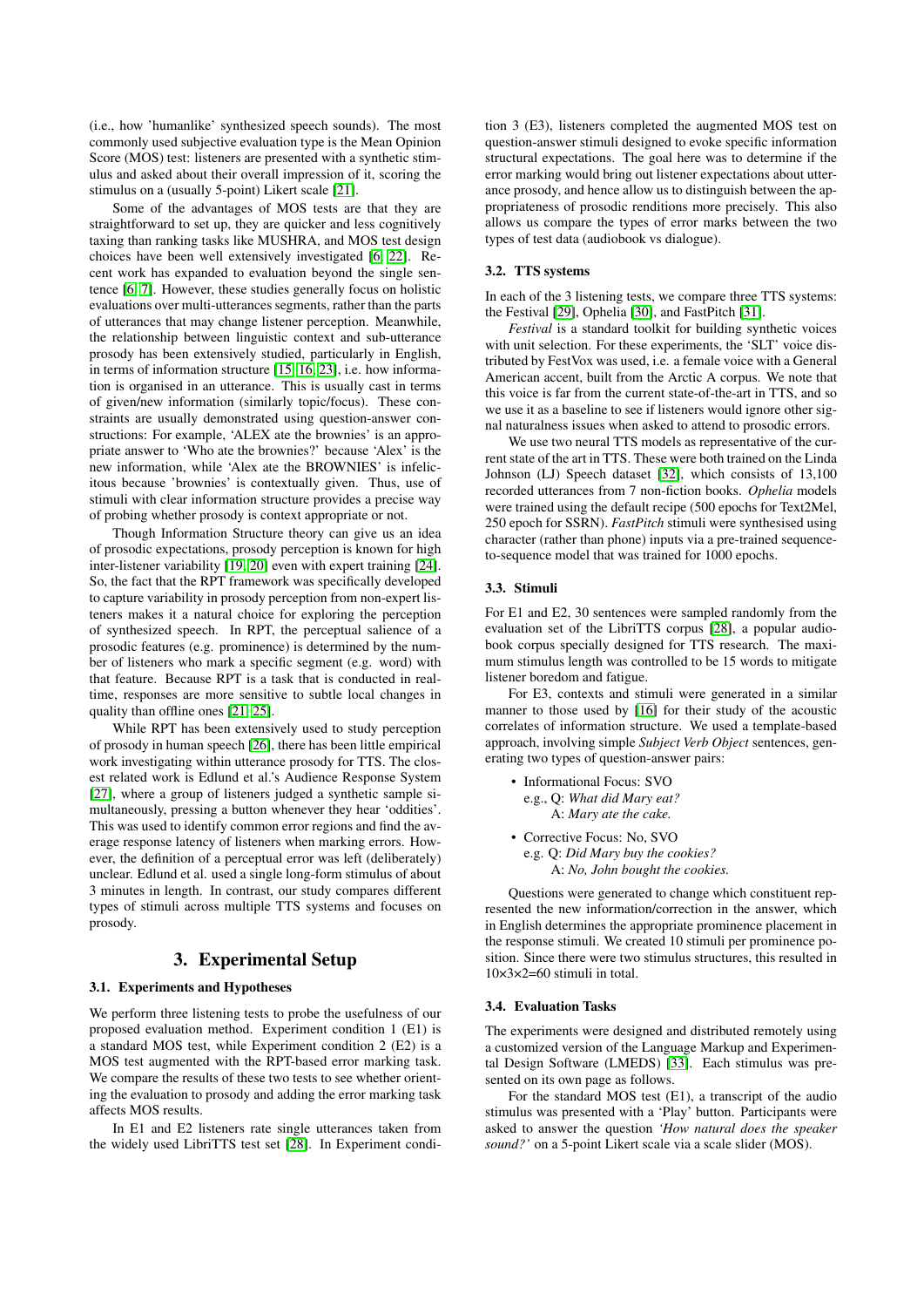<span id="page-2-2"></span>

Figure 1: *Distribution of Mean Opinion Scores per experiment (boxplots and means with 95% confidence intervals in black).*

The augmented MOS tests (E2, E3) included the additional RPT-based error marking task, the MOS slider, and a further error type survey. The error marking task appeared first: participants were asked to listen to the stimulus and to click on any words in the transcript where the intonation did not sound correct (possibly none), highlighting them in red. For E3, participants were told to read the context question before marking errors on the answer stimulus. Participants were allowed to replay the stimulus up to 3 times and change their error marks. The MOS slider was positioned after the error marking task, rating *'How natural is the speaker's intonation?'* on a 5-point scale (PMOS). Finally, participants were asked to select which error types they noticed out of: 'Abrupt change in pitch', 'Awkward pause', 'Unexpected intonation' and 'Lacking intonation'. These choices were based on our initial impressions of potentially common errors. Participants also had access to an 'Other' box to enter additional comments or a custom response. In E2 and E3, participants were initially shown 3 examples of stimuli with prosodic errors along with an explanations of why they were considered odd or unnatural. Once this familiarisation phase was complete, participants moved on to the main task. In all three experiments, the audio stimuli were presented in a random order.

#### 3.5. Participants and Groups

English-speaking participants were recruited with the crowd sourcing platform Prolific Academic.<sup>[1](#page-2-0)</sup> Each participant was paid £2 for their participation in the study.

Participants were assigned a random group via Prolific and directed to a listening test based on a Latin square design for each evaluation condition (E1, E2: 3 groups of 10, E3: 6 groups of 10). Participants evaluated stimuli from every system, but did not evaluate the same text stimulus more than once.

After consenting to participate in the study, participants were instructed to wear headphones for best audio quality, to ensure they had a stable connection to the server, and to focus their attention on the evaluation task. A brief explanation of what was meant by intonation was also given for E2 and E3. Each participant rated 30 stimuli via the LMEDS interface described above. The standard MOS (E1) test took 8 minutes to complete on average, while the augmented MOS tests (E2, E3) took 15 minutes. $\frac{2}{3}$  $\frac{2}{3}$  $\frac{2}{3}$ 

### 4. Results

Figure [1](#page-2-2) shows the distribution of mean Likert scale ratings per stimuli for the three experimental conditions. For E1 this is

Table 1: *Mean / IQR per stimulus mean MOS*

<span id="page-2-3"></span>

| System    | $E1$ (MOS)  | $E2$ (PMOS) | E3 (PMOS)   |
|-----------|-------------|-------------|-------------|
| Festival  | 1.33/0.30   | 1.98/0.49   | 1.90 / 0.60 |
| Ophelia   | 2.47/0.75   | 3.29/0.88   | 3.54/1.03   |
| FastPitch | 3.90 / 0.50 | 3.61/0.70   | 3.38/0.70   |

<span id="page-2-4"></span>

Figure 2: *Distribution of mean error rates (per stimulus).*

the classic 'naturalness' (MOS), while for E2 and E3 this is a prosodic naturalness rating (PMOS). Comparing the results for E1 and E2 (LibriTTS), we see that the MOS and PMOS scores show the same overall ranking of systems. However, the absolute difference between the system means is reduced in E2, with a marked increase for the scores for Festival and Ophelia. Table [1](#page-2-3) shows the means and Interquartile ranges (IQR) for the 3 tests (IQR is reported as a measure of dispersion for consistency instead of standard deviation as system distributions were skewed). The overall mean MOS is significantly different for all systems in E1 (paired t-test,  $p < 0.01$  with Bonferroni correction), resulting in the ranking Fastpitch  $>$  Ophelia  $>$  Festival. However, in the PMOS conditions (E2, E3), the difference between FastPitch and Ophelia is no longer significant at the same level (i.e,  $p > 0.01$ ). Ratings of Ophelia-produced stimuli were the most variable for all conditions, with the greatest dispersion shown for the question-answer condition.

These distributional differences indicate that shifting participants focus to prosodic errors changed how they rated the stimuli. This also suggests that lower ratings for Festival and Ophelia in E1 were due to non-prosodic issues. Conversely, the higher ratings for FastPitch are for overall better synthesis quality, but not necessarily for more natural prosodic realization. As we shift to test stimuli with clearer prosodic expectations, the gap between systems in terms of prosodic naturalness is reduced and sometimes reversed relative to what we'd expect given only a standard MOS naturalness test.

To see how the error marking task relates to PMOS, we calculated the error marking rate (number errors/number of words) per stimuli and participant. Figure [2](#page-2-4) shows the distribution of the mean error rate per stimuli (shown as 1-mean error rate to mirror PMOS ranking). We see that the overall system rankings are the same as that shown in Figure [1](#page-2-2) for PMOS. Unsurprisingly, the correlation between stimulus PMOS and error rate is strongly negative when we pool data across all conditions (Pearson's  $R = -0.75$ ). All differences in mean error rate are significant (paired t-tests,  $p < 0.01$ , Bonferroni correction) except between Ophelia and FastPitch in E2, i.e. when we look at the word level errors in for question-answer stimuli Ophelia performs significantly better than FastPitch. This indicates that the fine-grained evaluation has better ability to differentiate the

<span id="page-2-0"></span> $1$ <https://www.prolific.co>

<span id="page-2-1"></span><sup>2</sup>Further details/stimuli:<http://sweb.inf.ed.ac.uk/clai/tts-rpt>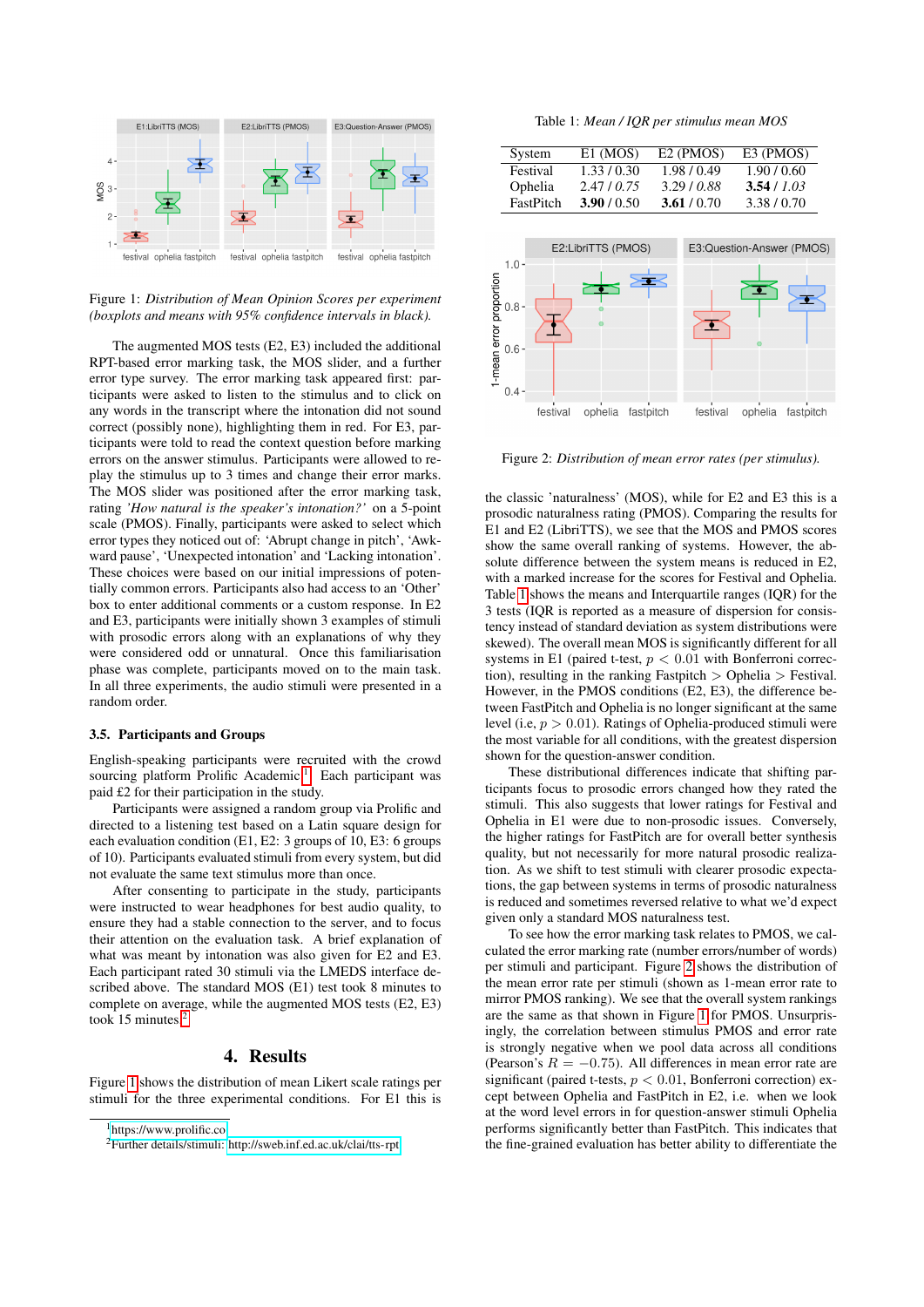<span id="page-3-0"></span>

Figure 3: *Counts of error types per system for E2, E3.*

<span id="page-3-1"></span>

| Test set               | system    | $\alpha$ | $\alpha_n$ | $N_{p}$ |
|------------------------|-----------|----------|------------|---------|
| LibriTTS               | festival  | 0.12     | 0.18       | 7.67    |
|                        | ophelia   | 0.16     | 0.26       | 5.60    |
|                        | fastpitch | 0.24     | 0.28       | 4.90    |
| <b>Ouestion-Answer</b> | festival  | 0.10     | 0.24       | 6.53    |
|                        | ophelia   | 0.28     | 0.18       | 3.90    |
|                        | fastpitch | 0.18     | 0.24       | 5.20    |

Table 2: *Mean interannotator agreement: Krippendorff 's* α*, Krippendorff 's* α *restricted to participants that marked at least one error in the stimulus*  $(\alpha_p)$ *, the number of participants who marked an error in a stimulus (* $N_p$ *, max 10).* 

system prosody when prosodic expectations are designed to be stronger (E3), but this difference may not be apparent for classic narrative style test sets.

Figure [3](#page-3-0) shows the distribution of error types selected per experimental condition. This again supports the idea that prosodic expectations had a larger role when evaluating question-answer pairs. Overall, we see a lower number of error types selected for the LibriTTS set than the question-answer set. In particular, participants seemed less likely to detect abrupt pitch changes in FastPitch compared to Ophelia in the LibriTTS stimuli. However, we see a marked increase in unexpected intonation errors for the FastPitch question-answer set. In contrast, FastPitch garnered slightly less 'lacking intonation' errors than Ophelia for the question-answer stimuli. This suggests that issues with FastPitch came from an excess of prosodic variation, which was more salient for the question-answer set.

We originally expected that the question-answer pairs would lead to greater interannotator agreement on error locations compared to the LibriTTS data due to stronger prosodic expectations. To investigate this, Krippendorff's  $\alpha$  [\[34\]](#page-5-33) was calculated across the annotations for each stimulus in E2 and E3. We used the coding error=1, no error=0 for the annotation. Since participants could mark no errors in a stimulus, we added an additional 'word' to each annotation marked 1 if the participant marked no other errors, and 0 otherwise. This ensured that 'no error' annotations would be counted as agreeing. To see more clearly if errors tended to be marked on the same words, we also calculated agreement per stimulus discarding annotations with no error marks  $(\alpha_p)$ . We also count the number of participants who marked any error in a stimulus  $(N_p)$ .

<span id="page-3-2"></span>

Figure 4: *Error Heatmap (Libri16), PMOS: Festival=1.7, Ophelia=3.6, Fastpitch=2.90.*

<span id="page-3-3"></span>

| System    | E <sub>2</sub> : LibriTTS | E3: Question-Answer |
|-----------|---------------------------|---------------------|
| Festival  | 0.50                      | 0.52                |
| Ophelia   | 0.67                      | 0.45                |
| FastPitch | 0.73                      | 0.60                |

Table 3: *Proportion of time the most error marked word in a stimulus preceded punctuation. Note, LibriTTS includes much more within utterances punctuation and punctuation variation than the Question-Answer set.*

Agreement statistics are shown in Table [2.](#page-3-1) The LibriTTS results were as expected: as the lowest quality system, Festival, displays the lowest inter-annotator agreement, while Ophelia and FastPitch exhibit greater agreement for both  $\alpha$  and  $\alpha_p$ . The mean values for  $N_p$  also align with the PMOS ranking. For the question-answer test set,  $\alpha$  and  $N_p$  also reflects the PMOS ranking. However,  $\alpha_p$ , is higher for Festival and FastPitch, indicating that, while there was less agreement on whether there was an error in a stimuli: when participants marked an error they were more likely to choose the same word in the FastPitch and Festival cases. However, we note that both types of  $\alpha$  value are still in the low agreement range, so other types of errors likely came into play (cf. Figure [3\)](#page-3-0).

A benefit of the error annotation is that we can visualize the distribution of errors across systems to direct further investigation. For example, Figure [4](#page-3-2) shows the error heatmap for a LibriTTS stimulus where FastPitch was rated lower than Ophelia in PMOS. This shows that error markings for FastPitch tended to occur on words attached to punctuation marks. To check whether this occurred more generally, we calculated the proportion of times that the most error marked word per stimulus preceded punctuation. The results in Table [3](#page-3-3) indicate that punctuation was a more salient issue for FastPitch than for Ophelia.

Figure [5](#page-4-0) shows F0 contours corresponding to the heatmap in Figure [4.](#page-3-2) Out of the 11 error types checked for the Fast-Pitch version, 5 were for 'awkward pause', 2 for 'abrupt pitch' and 4 for 'unexpected prosody', while for Ophelia 3/5 votes were for 'lacking intonation'. On the FastPitch version we observe unexpected H\* like pitch accents on 'honoured,' and 'extended.', while the Ophelia rendition has a continuation rise on 'honoured,' and a fall to low pitch through 'extended'. This supports the idea that punctuation produces specific prosodic expectations which were violated by the high level of prosodic variability (i.e., expressiveness) of FastPitch.

Similarly, Figure [6](#page-4-1) shows error distributions for a contrastive focus example. Figure [7](#page-4-2) indicates the error marks on 'cupcakes' in the FastPitch version are due to an unexpected pitch accent: 'cupcakes' is given relative to the context question and so should be deaccented. Interestingly, pitch tracking for the Ophelia version fails on 'cupcakes' due to issues in the signal quality, resulting in creaky-sounding (i.e., low pitched)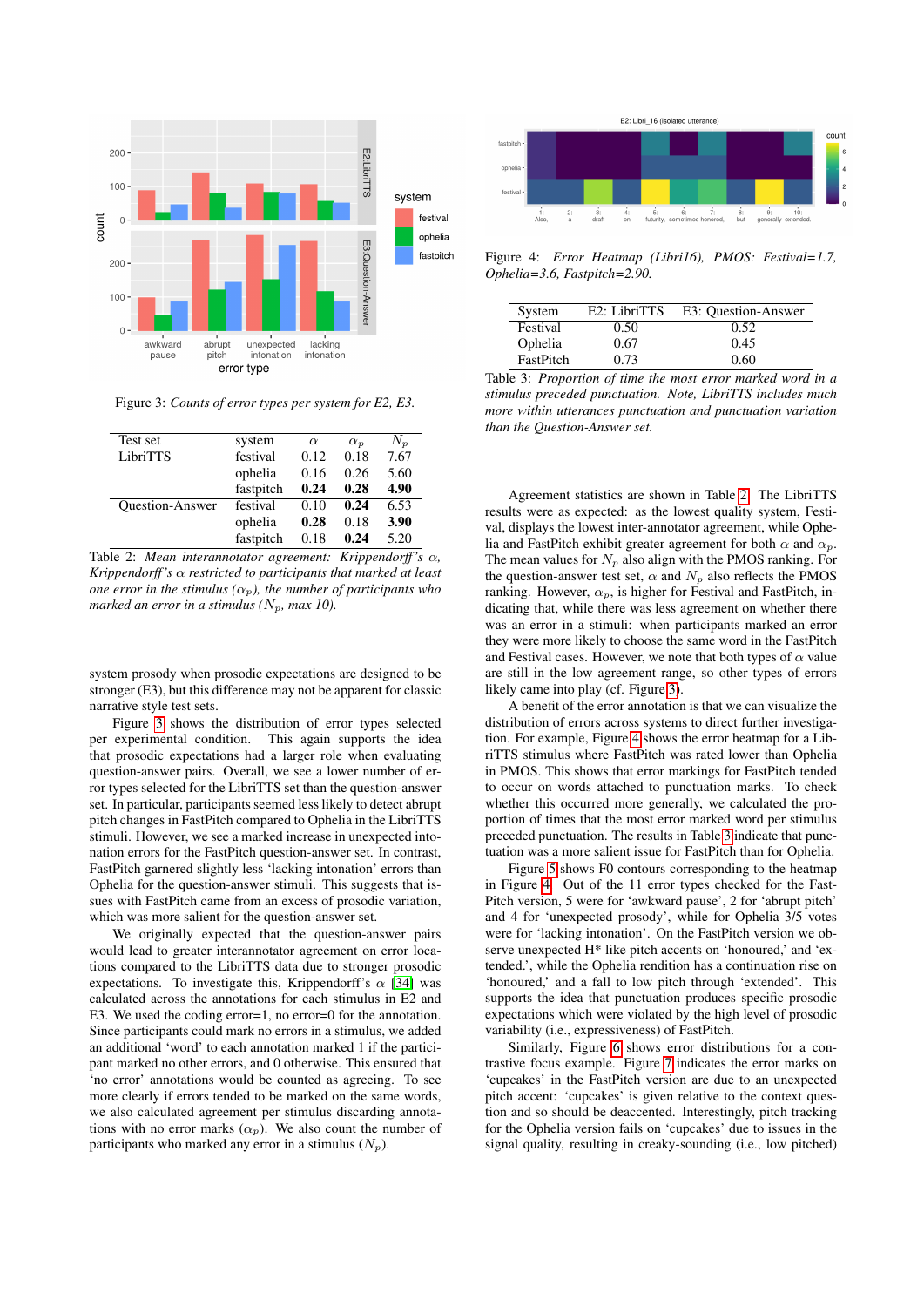<span id="page-4-0"></span>

Figure 5: *F0 differences for Libri16: FastPitch has unexpected pitch accents on before punctuation.*

<span id="page-4-1"></span>

Figure 6: *Error Heatmap (focus16); PMOS: Festival=1.5 Fastpitch=3.2 Ophelia=3.0*

voice. This is in line with information structure expectations but still may have reduced overall stimuli PMOS. We can also see that the large pitch excursion on the FastPitch 'No' was perceived as an error. While this doesn't produce an information structural clash, it does present an unexpected level of emphasis without further contextual information to justify it.

## 5. Discussion

Our results indicate that error markings are consistent with rankings from MOS tests. However, differences between systems changed when participants were primed to focus on prosodic issues rather than naturalness in general. This means that the large lead FastPitch had over Ophelia in the naturalness (E1) is likely due to improvements in speech quality separate to prosody. It appears participants did separate out prosody and other quality issues, even for Festival which exhibited much lower naturalness than our neural TTS models. In fact, the error rate measure was better than PMOS at discriminating system prosody when combined with the question-answer test set, where prosodic expectations are more constrained.

It's important to note that neither FastPitch or Ophelia take into account preceding context in their generation processes. The lower ranking of FastPitch in the question-answer test is likely due to overly-variable (unexpected) prosody, rather than Ophelia being intrinsically better in context. MOS scores for Ophelia were generally more variable, especially in E3. So, it is likely that Ophelia generates a more typical 'reading style' intonation, which works well for some question-answer pairs, but not for others.

Default 'reading' intonation can work well for narrativestyle (e.g., LibriTTS), but can be problematic when prosodic expectations are stronger, such as in task-oriented dialogues. This motivates more design and use of context sensitive stim-

<span id="page-4-2"></span>

Figure 7: *F0 differences (focus16): FastPitch produces an extra prominence on 'cupcakes' (cf. Figure [6\)](#page-4-1)*

uli, where factors contributing to prosodic expectations are well understood. A key factor for English prosody is information structure, but other factors will likely be important for other languages. In general, there are many paths which might lead listeners to give similar a (P)MOS, especially if the stimuli contains other types of errors (cf. relatively low interannotator agreement). This indicates that simply asking more specific MOS questions isn't enough to pinpoint differences in systems. The results of the current study support the case for more finegrained error analysis.

The real-time marking used in this study can help TTS researchers and designers understand what non-expert listeners pay attention to when they evaluate and perceive synthetic speech. For example, our study suggests that listeners have specific expectations about what should happen around prosodic boundaries signalled by punctuation. Similarly, the results from the question-answer testset provide evidence for an expectationdriven view of prosody perception [\[16,](#page-5-15) [23\]](#page-5-22). Further analysis of the acoustic properties around error marks will help improve our understanding of these expectations in future work. Similarly, this method may shed light on cases where additional context actually allows for greater prosodic variability than in the isolated case [\[6\]](#page-5-5).

While we have not done a comprehensive usability study of this method, many participants reported in the post-survey feedback form that they didn't find the experiment tiring and were even entertained by the experiment. This feedback suggests that the methodology is feasible and may help mitigate loss of attention in evaluating long-form TTS [\[35\]](#page-5-34). The fact that non-expert listeners can be used for the evaluation means that the methodology is scalable and gives a more realistic account of how a synthetic voice is perceived than a method using expert prosodic labelling.

## 6. Conclusion

This study introduced a novel evaluation paradigm that augments the standard MOS test with an RPT-based error marking task. Our experiments showed how this fine-grained error marking can uncover differences in systems in prosody generation. We confirmed that our error marking method can be used to distinguish prosodic quality of different TTS systems with a greater degree of precision than MOS-only tests. The experiments highlighted the usefulness of including question-answer